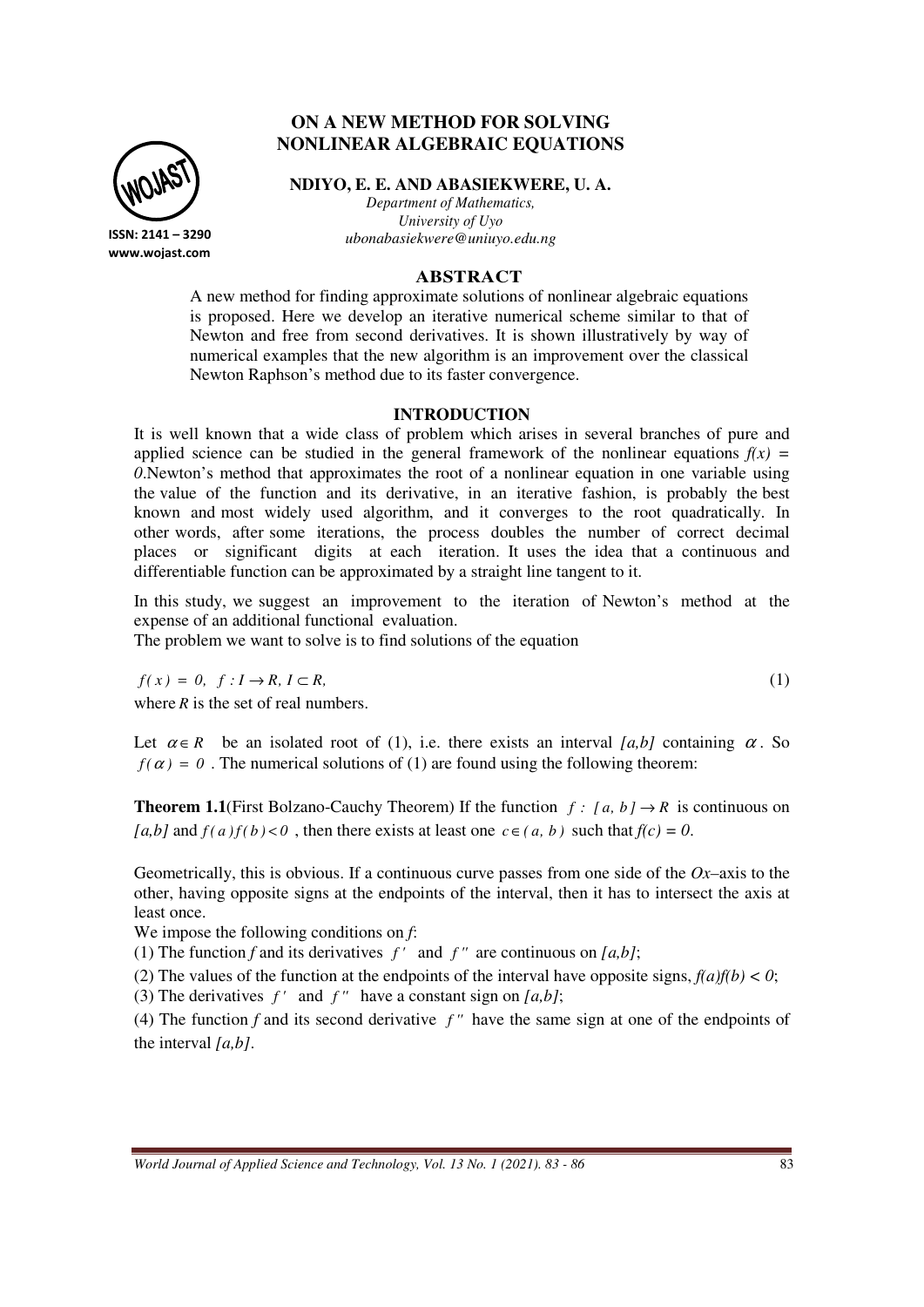Conditions 1 and 2 guarantee the existence of the solution  $\alpha$  of the equation (1). By condition 3, since *f '* has constant positive or negative sign on the entire interval *[a,b]*, it follows that *f* either increases or decreases, and so will be 0 only once, meaning that the root  $\alpha$ is isolated. It is easy to see that these conditions are always satisfied by algebraic equations.

**Definition 1.1.** A sequence  $\{x_n\}$  generated by an iterative method is said to converge to a root *r* with order  $p \ge 1$  if there exists  $c > 0$  such that  $e_{n+1} \le ce_n^p, \forall n \ge n_o$ , for some integer  $n_0 \ge 0$  and  $e_n = |r - x_n|$ .

**Theorem 1.2.** (Baboliana and Biazar, 2002) Suppose that  $g \in C^p[a,b]$ . If  $g^{(k)}(x) = 0$  for  $k = 1, 2, 3, \dots, p-1$  and  $g^{(p)}(x) \neq 0$ , then the sequence  $x_n$  is of order  $p$ .

Iteration methods are quite useful and effective in the solution of nonlinear equations, for example, bisection method, secant method, Newton's method (Burden and Faires, 2004) and many other improved iteration methods [He (2003), He (2000), He (2004), Petkovic and Trickovic (1997), Gerlach (1994)] and the references therein. These methods have been widely used in scientific computation, engineering and technology (Wei *et al*, 2008).

## **Newton's Method**

For a nonlinear algebraic equation (1) the most famous iteration scheme for finding its solution numerically is Newton method which has the iterative formula given by

$$
x_{n+1} = x_n - \frac{f(x_n)}{f'(x_n)}
$$
 (2)

which converges quadratically.

Equivalently, we can write

$$
f(x_n) + f'(x_n)(x_{n+1} - x_n) = 0
$$
 (3)

The iterative process (2) is applied until  $|x_{n+1} - x_n| < \varepsilon$ . The error in the Newton's method is of the form

$$
|x_n - \alpha| \le \frac{|f(x_n)|}{m}, \, m = \min_{x \in (x_n, \alpha)} f'(x),
$$

where  $\alpha$  is the approximate solution of  $f(x) = 0$ , with precision  $\varepsilon$ . To obtain an approximate solution with error  $\varepsilon$ , it suffices that  $\frac{|f(x_n)|}{m} \leq \varepsilon$ .  $\leq \varepsilon$ 

## **New Iterative Method**

In our scheme, we introduce the third order convergent Newton type method given by

$$
x_{n+1}^{*} = x_{n} - \frac{f(x_{n})}{f'(x_{n})},
$$
  
\n
$$
f(x_{n}) + \frac{1}{2} \Big[ f'(x_{n}) (x_{n+1} - x_{n}) + f'(x_{n+1}^{*}) (x_{n+1} - x_{n}) \Big] = 0.
$$
  
\nThis implies that  
\n
$$
x_{n+1} = \frac{-2f(x_{n})}{\Big[ f'(x_{n}) + f'(x_{n+1}^{*}) \Big]} + x_{n} , \quad n = 0, 1, 2, \dots,
$$
\n(4)

where  $x_{n+1}^*$  is predictive and  $x_{n+1}$  is corrective. Here,  $x_0$  is the initial guess and  $f'(x_n) \neq 0$ .

*World Journal of Applied Science and Technology, Vol. 13 No. 1 (2021). 83 - 86* 84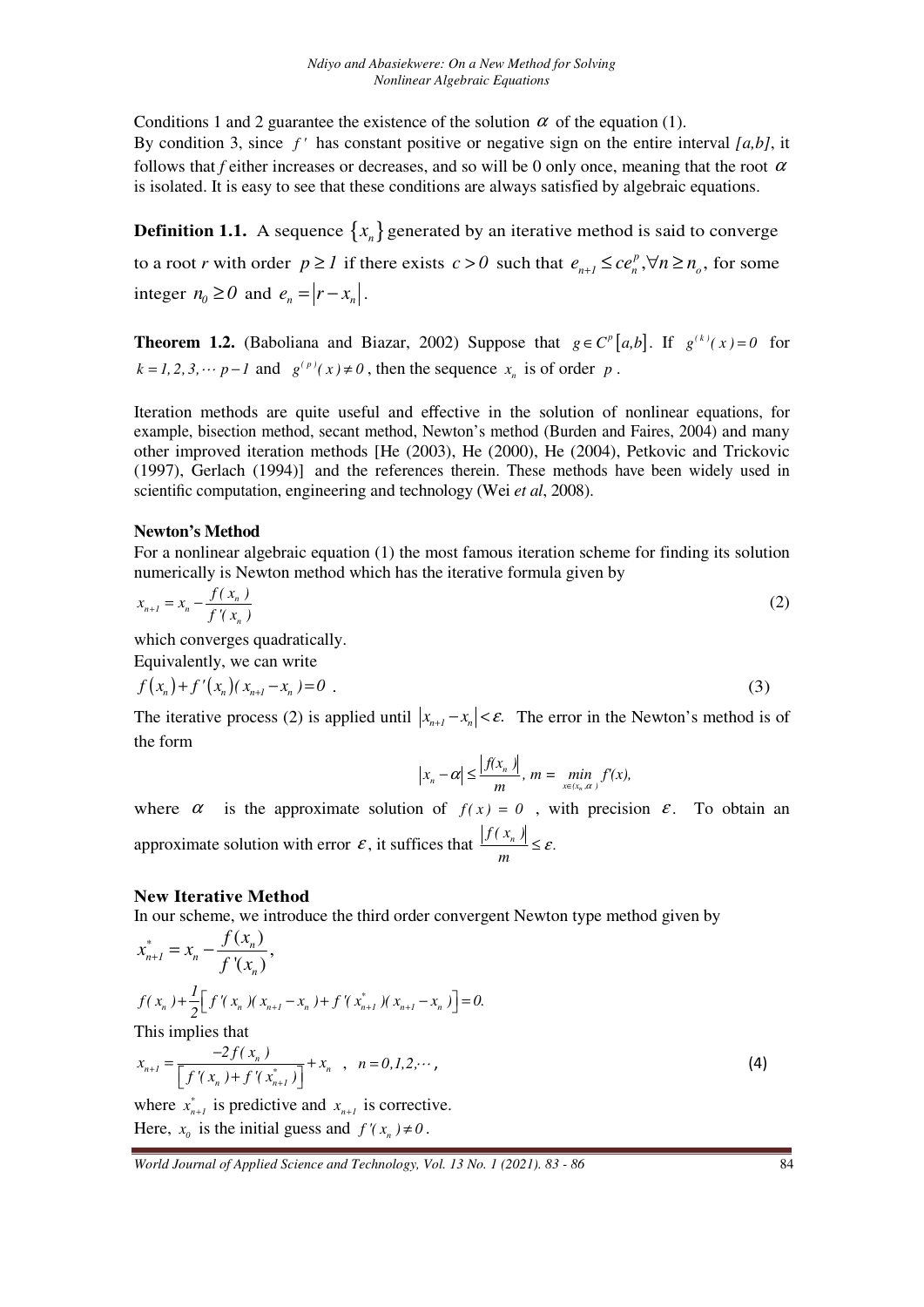# **Numerical Simulations**

In this section we consider some numerical examples to demonstrate the performance of the new proposed iterative method. In the subsequent numerical simulations, all computings are performed by using QBASIC codes with numeric data written to 13 places of decimal and the stopping criterion for the computer program being  $|x_{n+1} - x_n| \leq \varepsilon$ , where  $\varepsilon$  is chosen as small as  $10^{-13}$ .

Example 1. Consider the function  $f(x) = x^3 - 4x^2 + 10$ . with initial guess  $x_0 = -1.0$ . Table 1. shows that Newton Raphson's method converges after 5 iterations while our Algorithm (4) converges after 3 iterations.

Table 1. Convergence for  $f(x) = x^3 - 4x^2 + 10$ .

| <b>Iteration</b> | Newton Raphson method | Our Method       |
|------------------|-----------------------|------------------|
|                  | -1.4545454545455      | -1.3450242372398 |
|                  | -1.3689004010695      | -1.3652277286914 |
| 3                | $-1.3652366002021$    | -1.3652300134141 |
|                  | -1.3652300134354      |                  |
|                  | -1.3652300134141      |                  |

Example 2. Consider the function  $f(x) = \sin^2(x) - x^2 + 1$  with initial guess  $x_0 = -1.0$ . Table 2. shows that Newton Raphson's method converges after 6 iterations while our Algorithm (4) converges after 4 iterations.

Table 2. Convergence for  $f(x) = \sin^2(x) - x^2 + 1$ 

| <b>Iteration</b> | Newton Raphson method | Our Method         |
|------------------|-----------------------|--------------------|
| 1                | -1.6491901969323      | -1.3115677553482   |
| 2                | -1.4390423476872      | -1.4038435873578   |
| 3                | -1.4053850861605      | -1.4044916480360   |
|                  | -1.4044922729362      | $-1.4044916482153$ |
| 5                | -1.4044916482157      |                    |
|                  | -1.4044916482153      |                    |

Example 3. Consider the function  $f(x) = ln(x) - sin(x)$  with initial guess  $x_0 = 0.5$ . Table 3 shows that Newton Raphson's method converges after 6 iterations while our algorithm (4) converges after 4 iterations.

Table 2. Convergence for  $f(x) = ln(x) - sin(x)$ 

| Iteration | Newton Raphson method | Our Method      |
|-----------|-----------------------|-----------------|
|           | 1.5446850515250       | 1.8449323268098 |
| 2         | 2.4538493250134       | 2.2135416117177 |
| 3         | 2.2311226232826       | 2.2191071408380 |
| 4         | 2.2191473106998       | 2.2191071489138 |
| 5         | 2.2191071493681       |                 |
| 6         | 2.2191071489138       |                 |

# **Convergence Analysis**

Suppose that *c* is a root of the equation  $f(x)=0$ . If  $f(x)$  is sufficiently smooth in the neighbourhood of  $c$ , then the convergence order of our algorithm given in equation (4) is three.